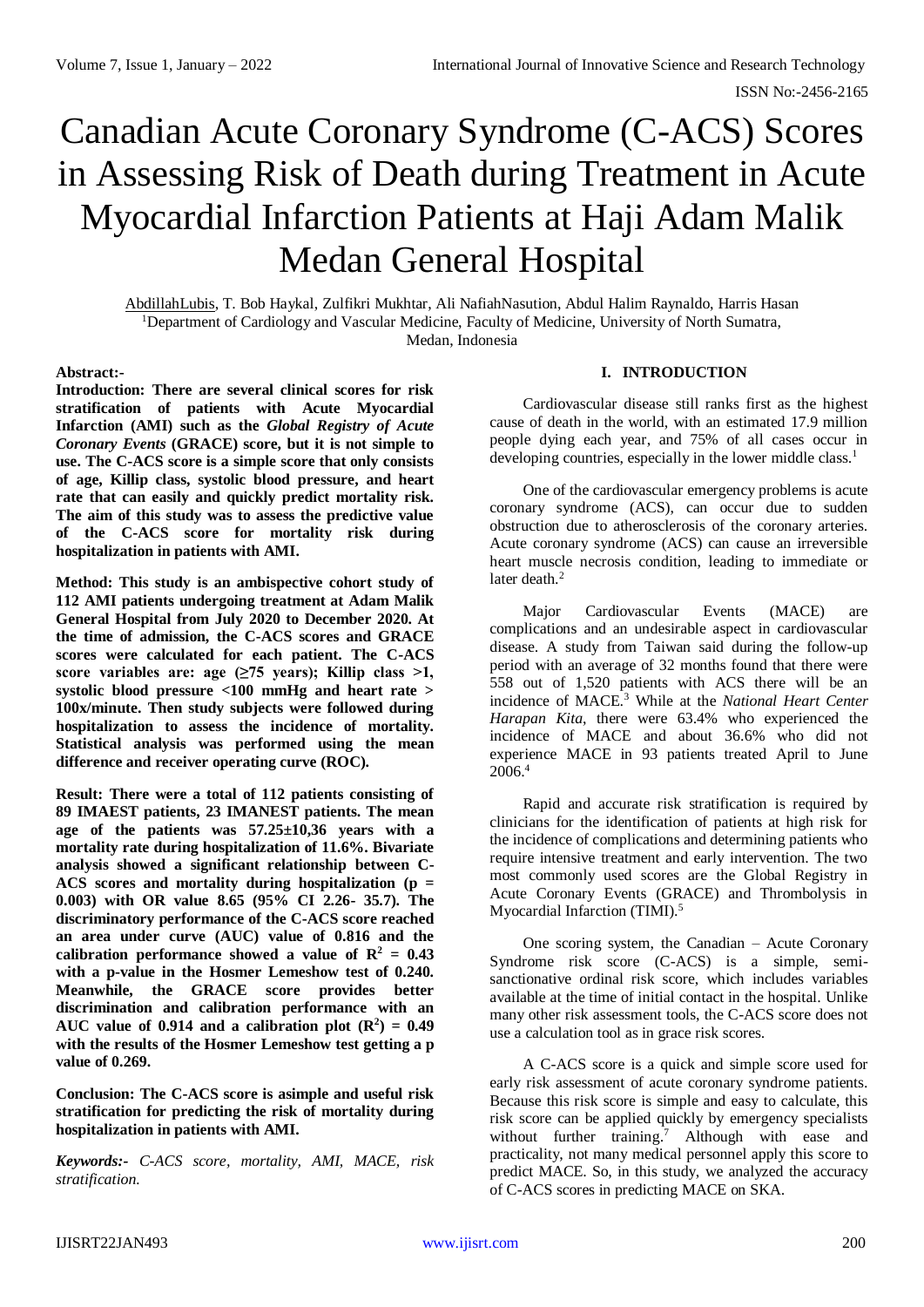#### **II. METHOD**

#### *A. Study Population*

The study included all patients with a diagnosis of STEMI who were admitted to the H. Adam Malik Medan Hospital starts from July up to December 2020 according to inclusion and exclusion criteria. Subjects who experienced complications of PCI intervention (MI type 4), patients with CKD, patients with COVID-19, patients with incomplete examination data will not be included in the study. The sample were acquired consecutively.

#### *B. C-ACS Score Evaluation*

This study was an analytical retrospective study that uses data from medical records. Researchers examined medical records to look at patient data profiles, anamnesis, physical examination, electrocardiography (ECG), blood laboratory results, and major cardiovascular events (MACE). The MACE in this study is one of the following four events; death, acute heart failure, cardiogenic shock, and malignant arrhythmias. The C-ACS score was evaluated by calculation of the age component ( $\geq$  75 years), killip score  $> 1$ , blood pressure  $< 100$  mmHg and pulse pressure  $> 100x /$  minute. C-ACS score 0 is categorized as low risk of death while C-ACS score  $\geq 1$  is categorized as high risk of mortality.

#### *C. Statistical Analysis*

Statistical analysis of this study will be conducted using the SPSS software program. The data will be presented in numerical and categorical form. Bivariate tests on numerical and categorical variables were performed with an independent t-test on normal-distributing data or a Mann Whitney test when the data was not normally distributed. Bivariate analysis tests between categorical data were conducted with chi-square tests or fisher exact tests. Predictive ability of C-ACS scores and GRACE scores were analyzed with receiver operating characteristic curve (ROC) analysis to get the under the curve (AUC) area of both scoring systems. Sensitivity, specificity, and AUC scores from both scoring systems will be compared. The Hosmer-Lemeshow test was also conducted to assess the fit-to-model aspects of both scoring systems.

#### **III. RESULTS**

The total number of study subjects was 112. The average age of the subject was 57 years. The number of male patients was 88 (78.6%) and the female sex was 24 (21.4%). We found 61 people (54.5%) had hypertension, 73 people (65.2%) had diabetes mellitus, 60 people (53.6%) had dyslipidemia, and 87 people (77.7%) subjects who smoked. From clinical parameters, the median systolic blood pressure is 120 mmHg while diastolic blood pressure is 80 mmHg, and the average pulse frequency is 85 times / minute. From the results of echocardiography examination obtained the median ejection fraction of the left ventricle 44.5%. From killip classes found subjects with Killip I numbered 80 (71.4%), Killip II amounted to 30 subjects (26.8%), Killip III amounted to 2 subjects (1.8%) and no Killip IV class was found. Based on the diagnosis the number of subjects with IMAEST is 89 (79.5%) and IMANEST as many as 23 (20.5%). Grace's average score is 115 while the average score of C-ACS is 0.65.

| <b>Characteristics</b>               | $N = 112$          |  |  |
|--------------------------------------|--------------------|--|--|
| <b>Demographics and risk factors</b> |                    |  |  |
| Age                                  | $57.25 \pm 10.361$ |  |  |
| Sex $(n %)$                          |                    |  |  |
| Male                                 | 88 (78.6 %)        |  |  |
| Female                               | 24 (21.4 %)        |  |  |
| <b>Body Mass Index</b>               | $24.557 \pm 3.18$  |  |  |
| Hipertension $(n \%)$                | 61 (54.5 %)        |  |  |
| Diabetes Melitus (n %)               | 73 (65.2 %)        |  |  |
| Dyslipidemia (n%)                    | 60 (53.6 %)        |  |  |
| <b>Clinical Characteristics</b>      |                    |  |  |
| Pulse Frequency                      | $85.71 \pm 23.623$ |  |  |
| <b>Systolic Blood Pressure</b>       | $120(80-220)$      |  |  |
| Diastolic Blood Pressure             | $80(50-130)$       |  |  |
| Killip Class $(n \%)$                |                    |  |  |
| Killip I                             | 80 (71.4 %)        |  |  |
| Killip II                            | $30(26.8\%)$       |  |  |
| Killip III                           | $2(1.8\%)$         |  |  |
| Mean of GRACE Score (SB)             | $115 \pm 28$       |  |  |
| Mean of GRACE C-ACS Score            | $0.65 \pm 0.925$   |  |  |
| Median LVEF (Min-Max)                | 44.5 (21-67)       |  |  |
| Diagnosis                            |                    |  |  |
| <b>STEMI</b>                         | 89 (79.5%)         |  |  |
| <b>NSTEMI</b>                        | 23 (20.5%)         |  |  |
| Vessel Disease (n %)                 |                    |  |  |
| 1VD                                  | 63 (56,3 %)        |  |  |
| 2VD                                  | 19 (16,9 %)        |  |  |
| 3VD                                  | 30 (26,8 %)        |  |  |

Table 1: Distribution of demographic and clinical characteristics of the research subject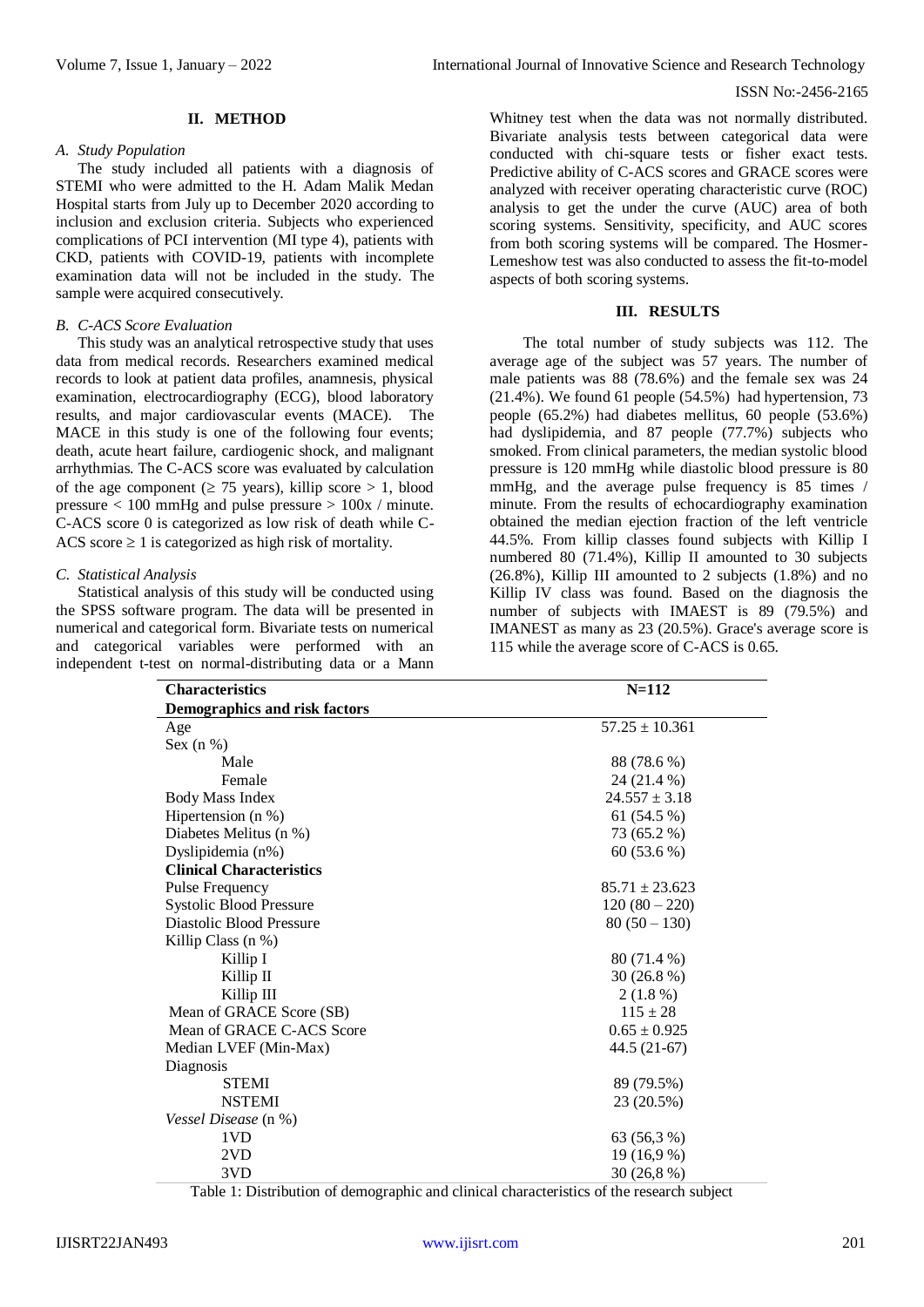There were several types of MACEevents in this study. We found acute heart failure in 29 people (25.9%), cardiogenic shock in 9 people (8.0%),malignant arrhythmias

8 people (7.1%), and cardiovascular death occurred in 13 people (11.6%).

| <b>MACE</b>                                                        | $N = 112$    |  |  |
|--------------------------------------------------------------------|--------------|--|--|
| $\textbf{MACE}, \text{(n%)}$                                       |              |  |  |
| Yes                                                                | 47 (42,0%)   |  |  |
| N <sub>0</sub>                                                     | $65(58,0\%)$ |  |  |
| MACE types $(n %)$                                                 |              |  |  |
| Death                                                              | 13(11,6%)    |  |  |
| <b>Acute Heart Failure</b>                                         | 29 (25,9 %)  |  |  |
| Cardiogenic Shock                                                  | 9(8,0%       |  |  |
| Malignant Arrhythmia                                               | 8 (7,1 %)    |  |  |
| Table 2: Distribution of MACE characteristics of research subjects |              |  |  |

From observations during patient care at the hospital, major cardiovascular events were found in 47 patients (42%) and patients who did not have major cardiovascular events in 65 patients (58%). Deaths during treatment

occurred in 13 patients (11.6%). Differences in the characteristics of patients who experienced mortality and were shown in Table 2.

| <b>Characteristics</b> | Mortality in-hospitalization (n=13) | Survival (n=99)          | P value              |  |
|------------------------|-------------------------------------|--------------------------|----------------------|--|
| Age                    | $67.73 \pm 11.18$                   | $55.97 \pm 9.55$         | $0.002^a$            |  |
| Sex $(n %)$            |                                     |                          |                      |  |
| Male                   | 10                                  | 78                       | 1.00 <sup>c</sup>    |  |
| Female                 | $\overline{3}$                      | 21                       |                      |  |
| <b>BMI</b>             | $22.04 \pm 3.19$                    | $24.90 \pm 3.04$         | 0.004 <sup>a</sup>   |  |
| Pulse                  | $96.27 \pm 25.86$                   | $84.36 \pm 22.91$        | $0.032^{a}$          |  |
| <b>Systolic Blood</b>  | $100(80 - 170)$                     | $130(80-220)$            | 0.011 <sup>b</sup>   |  |
| Pressure               |                                     |                          |                      |  |
| Diastolic Blood        | $70(50-100)$                        | $80(50-130)$             | 0.034 <sup>b</sup>   |  |
| Pressure               |                                     |                          |                      |  |
| Hypertension           |                                     |                          |                      |  |
| Yes                    | 7                                   | 54                       | 0.958c               |  |
| N <sub>o</sub>         | 6                                   | 45                       |                      |  |
| Diabetes Melitus       |                                     |                          |                      |  |
| Yes                    | $\tau$                              | 66                       | 0.547c               |  |
| N <sub>o</sub>         | 6                                   | 33                       |                      |  |
| Dyslipidemia           |                                     |                          |                      |  |
| Yes                    | $\overline{\mathcal{L}}$            | 56                       | $0.145^{\circ}$      |  |
| N <sub>0</sub>         | 9                                   | 43                       |                      |  |
| Smoking                |                                     |                          |                      |  |
| Yes                    | 11                                  | 76                       | $0.745^{\circ}$      |  |
| No                     | $\overline{2}$                      | 23                       |                      |  |
| <b>GRACE Score</b>     | $158.58 \pm 30.80$                  | $109.43 \pm 23.19$       | $< 0.001$ $^{\rm a}$ |  |
| <b>LVEF</b>            | 39.0 (30-60)                        | $45.0(21-67)$            | 0.009 <sup>b</sup>   |  |
| Hemoglobin             | $11.64 \pm 1.72$                    | $13.68 \pm 2.08$         | 0.001 <sup>a</sup>   |  |
| Leucocyte              | $16033.33 \pm 4082.33$              | $13067.23 \pm 4190.21$   | $0.104^{a}$          |  |
| Platelet               | $266545.00 \pm 58024.76$            | $271186.81 \pm 61523.57$ | $0.408^{\rm a}$      |  |
| Creatinine             | $2.20(0.85 - 5.30)$                 | $1.02(0.51 - 7.18)$      | 0.001 <sup>b</sup>   |  |
| Random BG              | $187(102 - 547)$                    | $147(83-499)$            | $0.816^{b}$          |  |
| <b>CKMB</b>            | $95.00(6 - 536)$                    | $88.00(13-684)$          | $0.304^b$            |  |
| Troponin I             | $13.7(1.40 - 32.00)$                | $3.84(0.02 - 32.00)$     | 0.011 <sup>b</sup>   |  |
| HbA1C                  | $6.60(4.9 - 14.4)$                  | $6.8(4.8-15.4)$          | 0.103 <sup>b</sup>   |  |
| HDL                    | $35.91 \pm 16.79$                   | $38.48 \pm 12.57$        | $0.691$ <sup>a</sup> |  |
| <b>LDL</b>             | $107.55 \pm 38.50$                  | $123.70 \pm 39.76$       | $0.328^{a}$          |  |

Table 3: Comparative data of mortality and non-mortality groups during treatment

There were 13 people (22.8%) who experienced MACE during treatment in the C-ACS 0 score group, while 34 people (61.8%) experienced MACE during treatment in the C-ACS score group  $\geq 1$  1. A total of 12 people (21.8%)

in the C-ACS score group  $\geq 1$  experienced death and only 1 person (1.8%) experienced death in the C-ACS score group 0. While from grace score found a death rate of 12 people  $(18.5\%)$  in grace group  $> 108$  (moderate-high risk). While there was a death rate of 1 person (2.1%) in the GRACE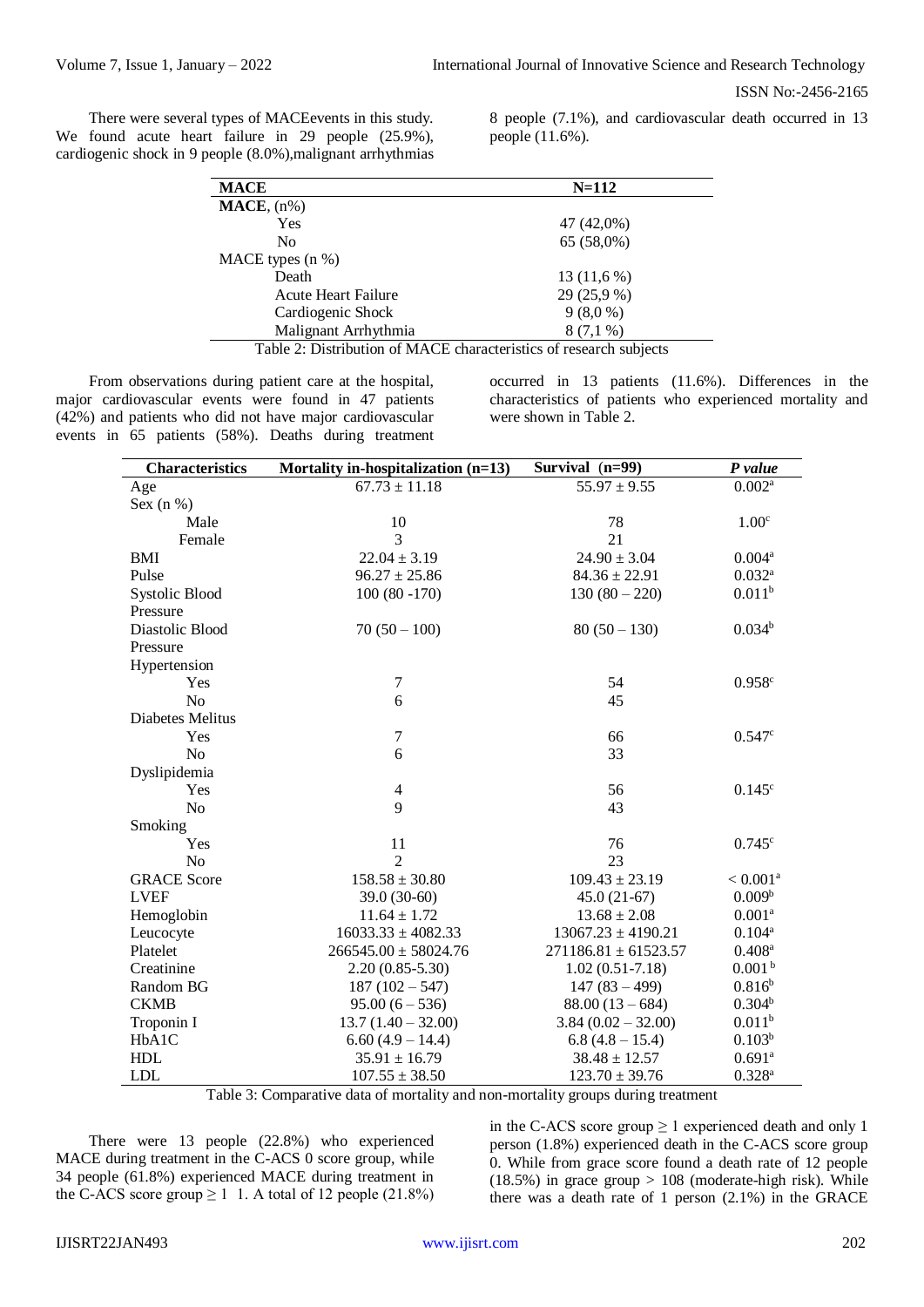group  $\leq 108$  (low risk). The study found a significant association between death during treatment and a C-ACS

score (value  $p = 0.003$ ) and an odds ratio of 8.65.

|                                             | <b>GRACE</b><br>$\leq 108(n:47)$ | <b>GRACE</b><br>>108(n:65) | P Value | OR    | 95% CI         |
|---------------------------------------------|----------------------------------|----------------------------|---------|-------|----------------|
| <b>MACE</b>                                 | 11 (23.4%)                       | 36 (55.4%)                 | 0,001   | 4,06  | 1,76-9,35      |
| Death                                       | $1(2.1\%)$                       | 12 (18.5%)                 | 0.018   | 10.41 | $1.30 - 83.19$ |
| Acute Heart Failure                         | $6(10.6\%)$                      | 24 (36.9%)                 | 0,004   | 4,91  | 1,71-14,12     |
| Cardiogenic Shock                           | $1(2.1\%)$                       | 8 (12.3%)                  | 0.109   | 6,45  | $0,77 - 53,5$  |
| Malignant Arrhythmia                        | $3(6.4\%)$                       | 5(7.7%)                    | 0.005   | 1.22  | $0,27-5,38$    |
| Table. 4: GRACE score association with MACE |                                  |                            |         |       |                |
|                                             |                                  |                            |         |       |                |

|                            | C-ACS 0    | $C-ACS \ge 1$ | P Value | OR   | 95% CI        |
|----------------------------|------------|---------------|---------|------|---------------|
|                            | (n:57)     | (n:55)        |         |      |               |
| MACE                       | 13 (22.8%) | 34 (61.8%)    | < 0.001 | 5.48 | 2.40-12.49    |
| Death                      | $1(1.8\%)$ | 12 (21.8%)    | 0.003   | 8.65 | $2.26 - 35.7$ |
| <b>Acute Heart Failure</b> | 8 (14.0%)  | 21 (38.2%)    | 0,007   | 3.78 | 1,50-9.53     |
| Cardiogenic Shock          | $4(7.0\%)$ | $5(9.1\%)$    | 0.955   | 1,32 | $0,33 - 5,21$ |
| Malignant Arrhythmia       | $0(0\%)$   | 8 (14.5%)     | 0.009   | 0.85 | $0,76-0.95$   |

Table5: C-ACS score association with MACE

From this study, it was found that the C-ACS score discrimination score was assessed by the Receiver Operating Characteristic (ROC) method, with an AUC score of 0.816 with a confidence interval of  $0.705 - 0.928$  (CI 95%, p<00.001) with excellent discriminatory quality. For grace

score discrimination scores against MACE treatments assessed by receiver operating characteristic (ROC) method, with AUC scores of 0.914 with confidence intervals of  $0.813 - 1.00$  (CI 95%, p<00.001) with strong discriminatory quality.



Fig. 1: ROC curve comparison of AUC score C-ACS and GRACE score against death during hospitalization

In this study, calibration values with Hosmer Lemeshow test on C-ACS scores on IMA patients showed  $R2 = 0.43$  with a value of  $p = 0.240$  and for GRACE score the calibration value with the Hosmer Lemeshow test got a value of  $R2 = 0.49$  with a value of  $p = 0.269$  as seen in

Table 6. The p>0.05 value showed that there was no meaningful difference between the observed mortality rate and the predicted mortality rate by both score systems, so it was considered accurate.

|              |       | Discrimination test |                           | Hosmer-Lemeshow Test |  |
|--------------|-------|---------------------|---------------------------|----------------------|--|
| Score        | AUC-  | $CI$ 95 %           | $R^2$ Hosmer-<br>Lemeshow | P Value              |  |
| <b>GRACE</b> | 0.914 | $0.813 - 1.00$      | 0.49                      | 0.269                |  |
| C-ACS        | 0.816 | $0.705 - 0.928$     | 0.43                      | 0.240                |  |

Table 6: Comparison of C-ACS score performance and GRACE score against Death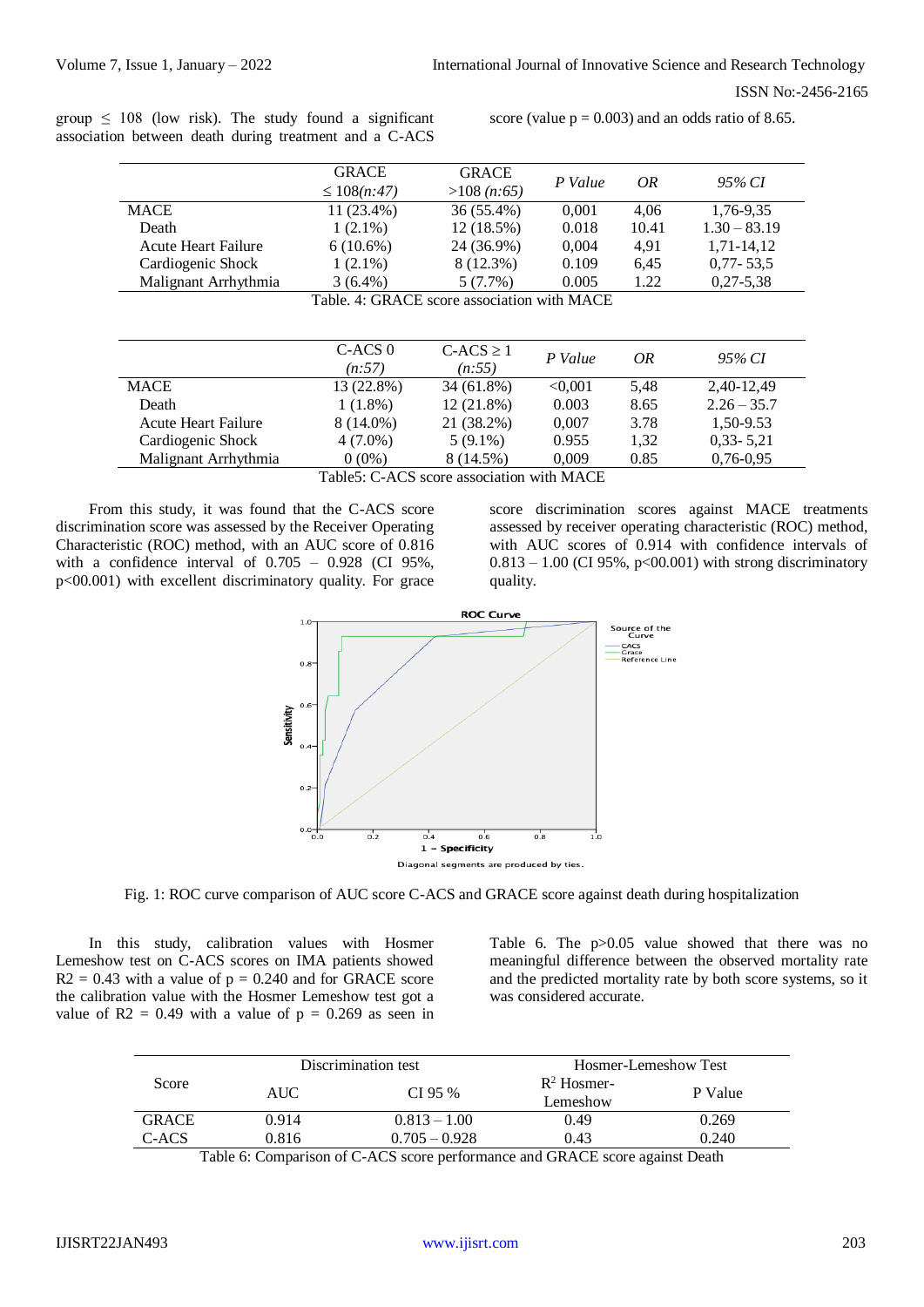#### **IV. DISCUSSION**

The study is the first to assess C-ACS scores as a predictor of death during treatment in IMA patients in North Sumatra of Asian race that differs from the initial study. The study also assessed GRACE scores and conducted a comparison of prognosis ability in assessing mortality during treatment with C-ACS scores in IMA patients.

It was found that the average age of the study subjects was 57 years. This is in contrast to previous studies with an average age score of  $68$  years.<sup>8</sup> As many as  $77.7\%$  of the subjects in this study were smokers, 54.5% had hypertension, and 65.2% had diabetes. This is higher when compared to previous studies, where it found risk factors from a study sample in the form of 57% of smokers, 34.2% hypertension, 29% diabetes. Thus, it is seen that patients in Asia have a younger average age than patients in Europe. This can be attributed to the number of risk factors for coronary heart disease that is more commonly suffered by Asians than Caucasians, such as the prevalence of Asian diabetes which is 2.5 times greater than the Caucasian race, and the number of smokers who are more.<sup>9</sup>

The sex in the study was dominated by male. Other studies have also shown that men suffer more IMA than women with a 4:1 ratio. This is because men have higher risk factors for the occurrence of IMA compared to women.9 The percentage of deaths during treatment in this study was higher compared to the results of the Khalil et al study (2018). This can be due to a higher prevalence of risk factors, and higher complications, lower reperfusion measures, and still low socio-economic rates.<sup>7</sup>

In this study, the average score of C-ACS was 0.65 while the average GRACE score was 115, which is lower than khalil's study, in 2018 with an average C-ACS score of 0.68 and an average GRACE score of 138. This is because the average age in this study is lower than in previous studies which can affect C-ACS scores and GRACE scores.<sup>7</sup>

In this study, the incidence of death in 13 people (11.6%), where there was 1 person (1.8%) experienced death during treatment in the C-ACS score group 0, while 12 people (21.8%) in the C-ACS score group  $\geq$  1. This is similar to the study by Khalil, in 2018 which assessed the ability of C-ACS scores in the IMA population where the percentage of deaths during treatment was highest in the C-ACS score group  $\geq 1$ , which was 16.7% compared to the C-ACS score of 0 which was not found to be a death rate with a p-value of 0.001.<sup>7</sup>

In this study, acute heart failure was the most common KKvM, which was 21 people (38.2%) in the C-ACS score group  $\geq 1$ . This is in accordance with those studied by Kaul in 2013 where acute heart failure during treatment was the most common complication of the group of patients with a diagnosis of SKA which is 34.2%.<sup>10</sup>

In this study, plot calibration on the C-ACS score showed a value of  $R2 = 0.43$  with the Hosmer Lemeshow test getting a value of  $p = 0.240$ . The p $> 0.05$  value showed that there was no meaningful difference between the mortality rate during observed treatment and the predicted mortality rate based on the C-ACS (expected) score, so it was assessed to be accurate. The discriminatory performance seen from the AUC score showed good results. AUC C-ACS scores in IMA patients obtained in this study reached 0.816 (CI 95%: 0.705-0.928).

In the previous study, the AUC C-ACS score was >0.75.Another study also assessed the performance of C-ACS score in SKA patients with an AUC of 0.68. Thus, when compared to previous studies, the performance of C-ACS scores in this study showed almost the same results and was good for good use in IMA patients.<sup>11</sup>

## **V. CONCLUSION**

The C-ACS score has an advantage in clinical value, is simpler, is easy to use, can be used on first medical contacts, and can also be used as a predictor of mortality events during treatment in MI patients. There was a link between C-ACS scores as predictors of mortality incidence during treatment in MI patients at Haji Adam Malik Hospital. (pvalue < 0.05). The C-ACS score has discriminatory performance and calibration that is not much different from the grace score so it can be used as an alternative prediction model for simpler calculations.

## **REFERENCES**

- [1.] World HealthOrganization. *CardiovascularDiseases (CVDs)* [Internet]. 2017 [cited 30 Mei2020]. Available from[:http://www.who.int/news-room/fact](http://www.who.int/news-room/fact-sheets/detail/cardiovascular-diseases-(cvds))[sheets/detail/cardiovascular-diseases-\(cvds\).](http://www.who.int/news-room/fact-sheets/detail/cardiovascular-diseases-(cvds))
- [2.] Rhee J., Sabatine M., Lilly L. Acute Coronary Syndromes. In Pathophysiology of Heart Disease 6th Ed, ed LS Lilly. Philadelphia: Lippincott Williams & Wilkins; 2015. pp. 184-189.
- [3.] Tsai IT, Wang CP, Lu YC, et al. The burden of major adverse cardiac events in patients with coronary artery disease. *BMC Cardiovasc Disord*. 2017;17(1):1. Published 2017 Jan 4. doi:10.1186/s12872-016-0436-7
- [4.] Rampengan SH, Kalim H, Karo-Karo S, *et al*. Myeloperoxidase as a Predictor for Subsequent Cardiovascular Events in Patients with Acute Myocardial Infarction. JKI. 2007;28(4):267–78.
- [5.] Visser A, Wolthuis A, Breedveld R, Avest E. HEART score and clinical gestalt have similar diagnostic accuracy for diagnosing ACS in an unselected population of patients with chest pain presenting in the ED. *EmergencyMedicine Journal.* 2014; 203 : 798.
- [6.] Alfaleh HF, Alsheikh‐Ali AA, Ullah A, *et al.* Validation of the Canada Acute Coronary Syndrome Risk Score for Hospital Mortality in the Gulf Registry of Acute Coronary Events‐2. Clinical cardiology. 2015 Sep: 38(9): 542-7.
- [7.] Khalil WA, Saad MA, Mostafa TM, *et al*. Accuracy of the Canadian new risk score as in hospital prognostic score for the Egyptian patients with acute coronary syndrome. Journal of Indian College of Cardiology. 2018 Sep 1;8(3):107-12.
- [8.] Pogorevici A, Citu IM, Bordejevic DA, *et al*. Canada acute coronary syndrome score was a stronger baseline